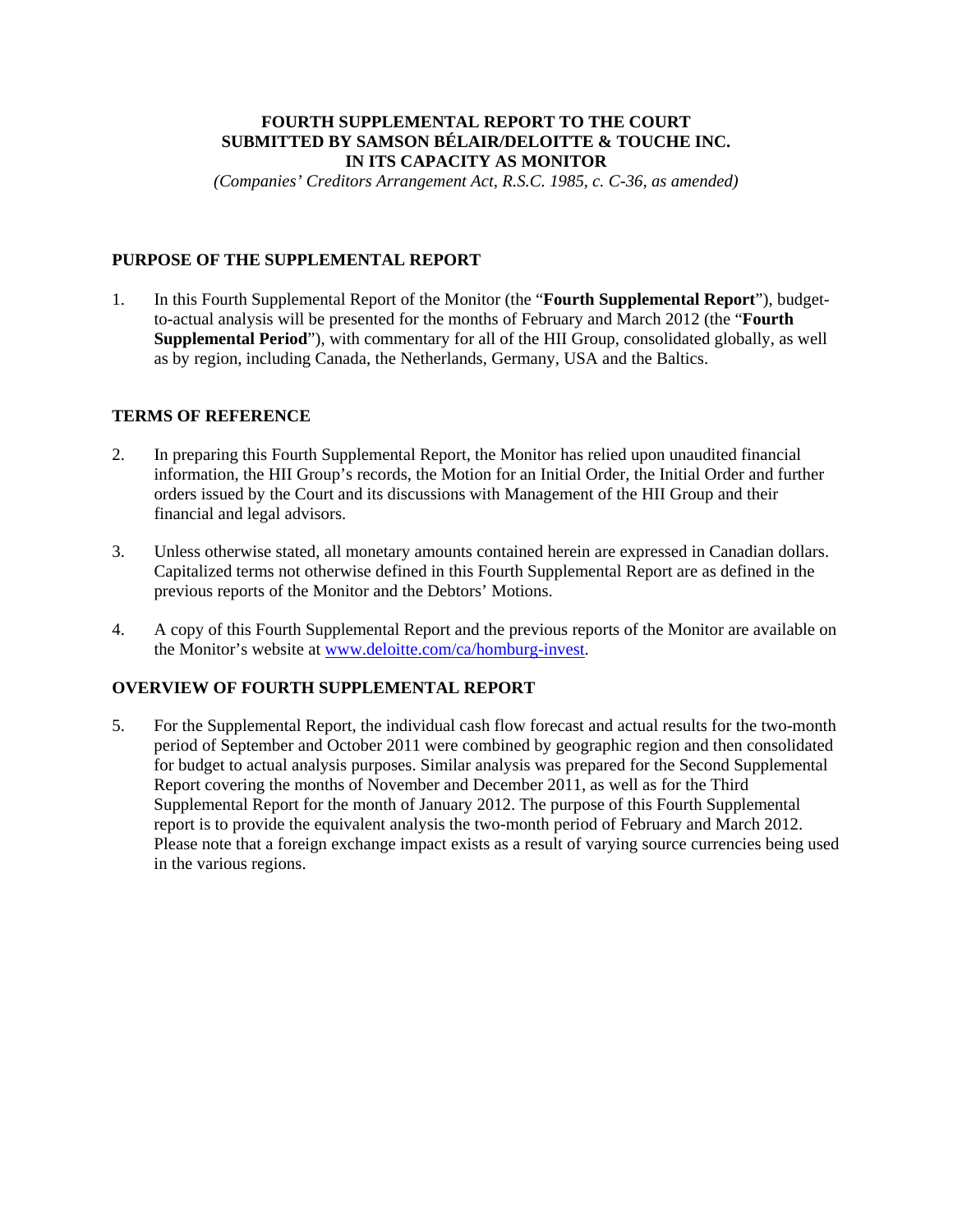## **HII GROUP'S CONSOLIDATED GLOBAL BUDGET TO ACTUAL ANALYSIS**

6. The following is the global consolidated budget to actual cash flow analysis for the two-month period of February and March 2012 for the HII Group, which consists of Canada, the Netherlands, Germany, the USA and the Baltics:

#### **Cash Flow Summary February and March 2012 HII Group Consolidated**

| (C\$000)                                     | For the months of February and March |               |           |
|----------------------------------------------|--------------------------------------|---------------|-----------|
| <b>HII Group Consolidated</b>                | <b>Actual</b>                        | <b>Budget</b> | Variance  |
| <b>Cash Inflow</b>                           |                                      |               |           |
| Rent                                         | 22,829                               | 22,014        | 815       |
| Other receipts                               | 77.209                               | 9.205         | 68,004    |
| Proceeds of sale                             | 2,107                                | 1,519         | 588       |
| <b>Total Cash Inflow</b>                     | 102,145                              | 32,738        | 69,407    |
| <b>Cash Outflow</b>                          |                                      |               |           |
| Payroll                                      | 429                                  | 400           | (29)      |
| <b>Taxes</b>                                 | 4.796                                | 3.646         | (1, 150)  |
| Mortgage principal and interest              | 15,104                               | 15,711        | 607       |
| <b>Operating expenses</b>                    | 5.017                                | 4.873         | (144)     |
| <b>Professional fees</b>                     | 7.689                                | 5.366         | (2, 323)  |
| Capital expenditures                         | 103                                  | 1,054         | 951       |
| Other expenditures                           | 68,176                               | 4,154         | (64, 022) |
| <b>Total Cash Outflow</b>                    | 101,314                              | 35,204        | (66, 110) |
| <b>Net Cash Flow</b>                         | 831                                  | (2,466)       | 3,297     |
| <b>Opening Cash Balance</b>                  | 134,284                              | 134,284       |           |
| <b>Add: Net Cash Flow</b>                    | 831                                  | (2,466)       | 3,297     |
| <b>Add: FX Impact and Other Transactions</b> | (752)                                |               | (752)     |
| <b>Ending Cash Balance</b>                   | 134.363                              | 131,818       | 2,545     |
| <b>Cash Balance per Bank</b>                 | 134,363                              |               |           |

## HII Group consolidated budget to actual commentary

7. Total cash inflows for HII Group were \$102,145K for the period noted, while total cash outflows were \$101,314K, which resulted in a positive net cash flow of \$831K compared to a budgeted net cash flow of  $\S(2,466)$ K.

#### Opening cash balances

- 8. The opening cash balances for each region as at February 1, 2012 reflect the allocated balances per the Third Supplemental Report prior to applying the impact of foreign exchange and other transactions. As such, the HII Group consolidated opening cash balance will differ from the Third Supplemental Report's ending cash by the amount allocated to foreign exchange and other transactions listed in the Third Supplemental Report.
- 9. In order to provide a direct comparison, actual and budgeted transactions for each region have been converted at the relevant monthly closing exchange rate as at March 31, 2012.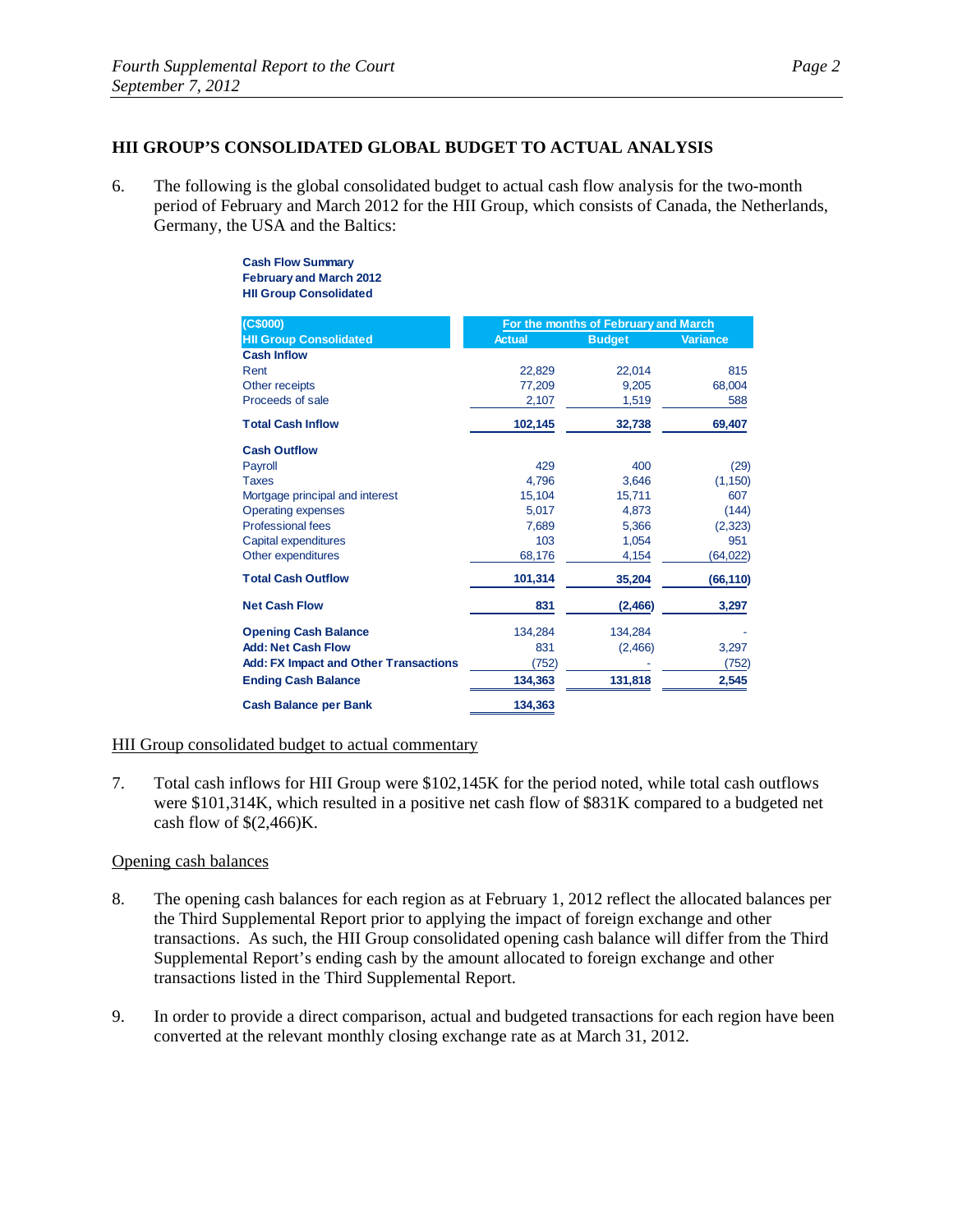- 10. As a result of the positive net cash flow of \$831K and after taking into consideration foreign exchange impact and other transactions of \$(752)K, which were not allocated regionally as at March 31, 2012, the closing cash balance of \$134,284K increased to \$134,363K.
- 11. The other receipts favorable variance of \$68,004K and the other expenditures unfavorable variance of \$64,022K were primarily generated as a result of frequent cash management transactions initiated from the operating bank accounts to interest-earning cash management bank accounts – particularly in the USA.
- 12. A detailed explanation of the global cash inflow and outflow variances is presented on a regional basis; therefore, please refer to each of the regional budget to actual variance analyses performed below for additional information.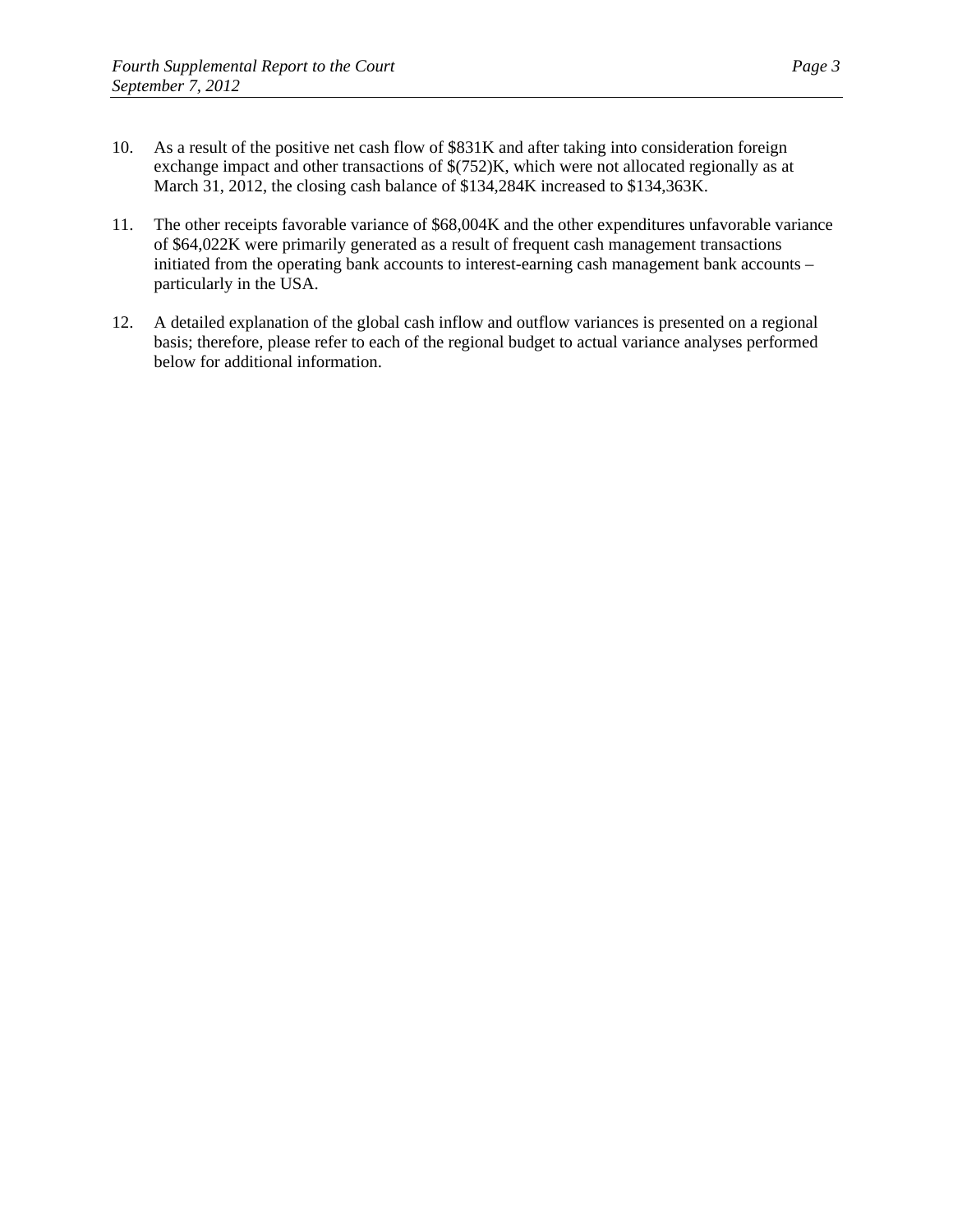## **CANADA CONSOLIDATED CASH FLOWS**

13. The following is the consolidated budget to actual cash flow analysis for Canada for the Fourth Supplemental Period :

#### **Cash Flow Summary February and March 2012 Canada**

| (C\$000)                        | For the months of February and March |               |                 |
|---------------------------------|--------------------------------------|---------------|-----------------|
| <b>Canada</b>                   | <b>Actual</b>                        | <b>Budget</b> | <b>Variance</b> |
| <b>Cash Inflow</b>              |                                      |               |                 |
| Rent                            | 206                                  | 299           | (93)            |
| Other receipts                  | 9.231                                | 8,346         | 885             |
| Proceeds of sale                | 2,107                                | 1,519         | 588             |
| <b>Total Cash Inflow</b>        | 11,544                               | 10,164        | 1,380           |
| <b>Cash Outflow</b>             |                                      |               |                 |
| Payroll                         | 422                                  | 400           | (22)            |
| <b>Taxes</b>                    | 360                                  | 389           | 29              |
| Mortgage principal and interest | 87                                   | 749           | 662             |
| <b>Operating expenses</b>       | 1,223                                | 1,922         | 699             |
| <b>Professional fees</b>        | 7,490                                | 5,304         | (2, 186)        |
| Capital expenditures            | 80                                   | 5             | (75)            |
| Other expenditures              | 5,699                                | 3,500         | (2, 199)        |
| <b>Total Cash Outflow</b>       | 15,361                               | 12,269        | (3,092)         |
| <b>Net Cash Flow</b>            | (3, 817)                             | (2, 105)      | (1,712)         |
| <b>Opening Cash Balance</b>     | 130,328                              | 130,328       |                 |
| <b>Add: Net Cash Flow</b>       | (3,817)                              | (2, 105)      | (1,712)         |
| <b>Ending Cash Balance</b>      | 126,511                              | 128,223       | (1,712)         |

Canada consolidated budget to actual commentary

- 14. Total cash inflows for Canada were \$11,544K during the Fourth Supplemental Period, while total cash outflows were \$15,361K, which resulted in a negative net cash flow of \$3,817K compared to a negative budgeted net cash flow of \$2,105K.
- 15. As a result of the negative net cash flow of \$3,817K, the opening cash balance of \$130,328K decreased to \$126,511K as at March 31, 2012.
- 16. The Monitor's comments on the consolidated cash inflow and outflow variances for Canada for the Fourth Supplemental Period are as follows:

## *Inflows*

17. Other receipts of \$9,231K are primarily composed of amounts received during the Fourth Supplemental Period such as, proceeds from the Amended Cominar Bid for \$8,255K as well as a matured term deposit of \$108K in Castello, a reversal of a debit by HSBC in Homco 88 for \$542K and other miscellaneous refunds of \$326K. The positive variance of \$885K is mainly attributable to the elements listed above, excluding the Amended Cominar Bid, which was previously projected. Thus, this favorable variance is permanent.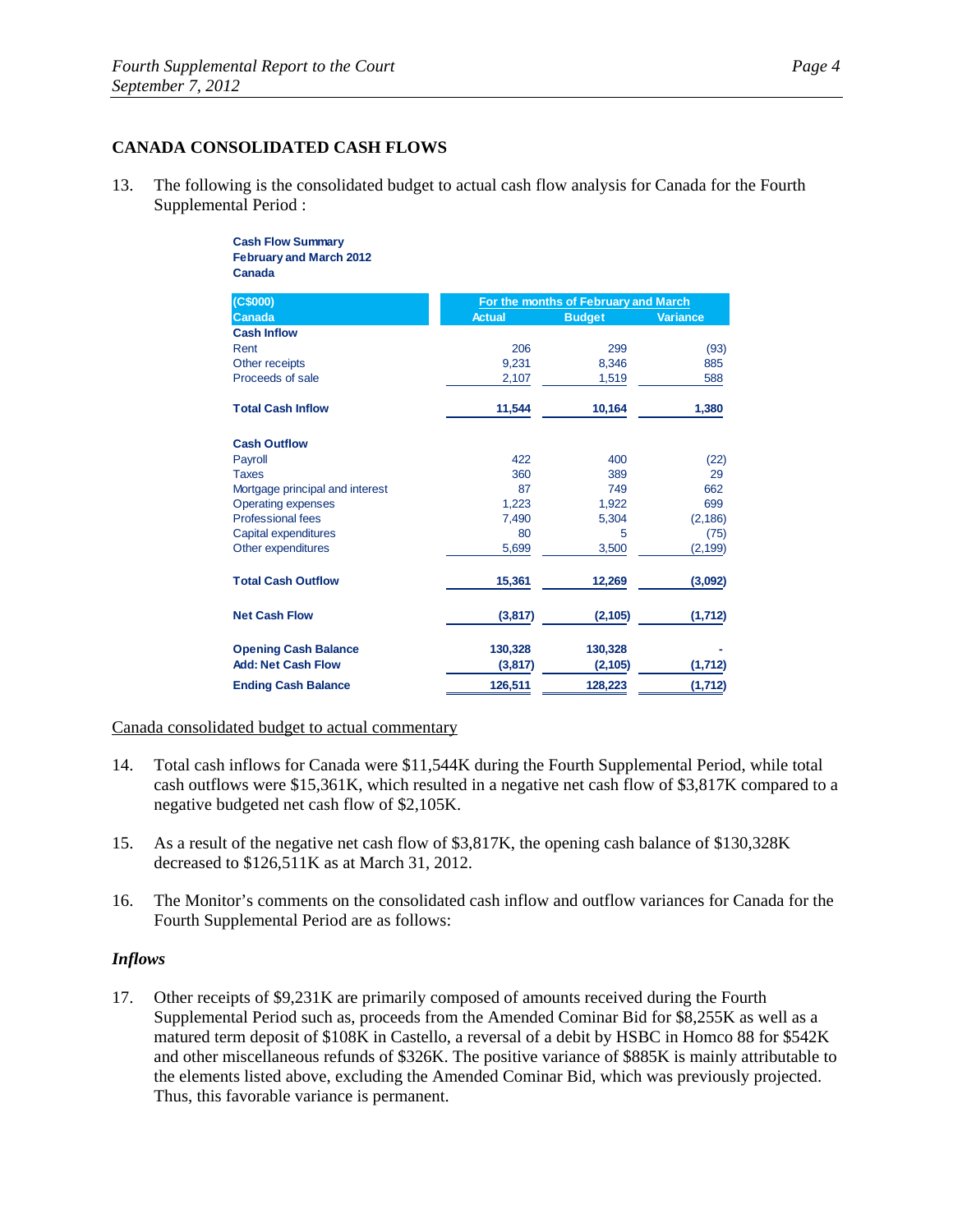- 18. Cash receipts from proceeds of sale of \$2,107K were received compared to budgeted receipts of \$1,519K, resulting in a favorable variance of \$588K. This favorable variance is attributed to the following:
	- i. The actual amount of \$2,107K represents proceeds for mortgage free Lougheed Estates (Homco 122) condo sales for approximately \$707K, a mortgage free Castello condo sale for approximately \$824K, as well as a mortgage free Churchill condo sale for approximately \$514K and the sale of one parking space in Homco 144 along with deposits for the sale of two additional ones for \$62K.
	- ii. The budgeted amount of \$1,519K represents the anticipated sale of one unit in each Castello, Churchill and Inverness for respectively \$819K, \$400K and \$200K and the sale of two parking spaces for \$100K at Homco 144.
	- iii. The favorable variance of \$588K in the proceeds of sale consists mainly of proceeds of \$707K after transaction cost and mortgage payments from sales of units in Lougheed which have not been budgeted. The remaining can be explained by miscellaneous favorable variances in sales prices and the fact that the unit budgeted in Inverness was sold, however as previously mentioned in previous Monitor's reports, the net proceeds are remitted to the secured lender.

- 19. Mortgage principal and interest payments of \$87K were disbursed compared to a budgeted amount of \$749K, which resulted in a favorable variance of \$662K. This favorable variance is mainly due to the direct payment of mortgage principal and commissions to the lender from the sales proceeds for the condo sales at Churchill and Inverness. As previously mentioned in previous Monitor's reports, condo unit sale proceeds are remitted directly to the associated lender and the associated mortgage principal and commissions are not made from HII's bank accounts, resulting in a favorable variance in comparison to the amounts budgeted and therefore, creating a permanent favorable variance.
- 20. Operating expenses were \$1,223K compared to a budgeted amount of \$1,922K resulting in a favorable variance of \$699K. The favorable variance is due to timing.
- 21. Professional fees were \$7,490K, compared to a budgeted amount of \$5,304K, which resulted in an unfavorable variance of \$2,186K. As previously communicated, additional professional fees in excess of the budgeted amount continue to be incurred as a result of the Company's and the Monitor's legal counsel, and professionals spending significant amounts of time on numerous material issues during the CCAA filing, such as indicated in paragraph 131 of the Ninth Report.
- 22. Other expenditures of \$5,699K were incurred compared to budgeted other expenditures of \$3,500K, resulting in an unfavorable variance of \$2,199K. This variance is mainly due to HSBC drawing on amounts pledged in relation to letters of credit posted with respect to the Taberna Noteholders for an amount of \$2,140K and other transfers to European Homcos, which had not been budgeted, creating this permanent unfavorable variance.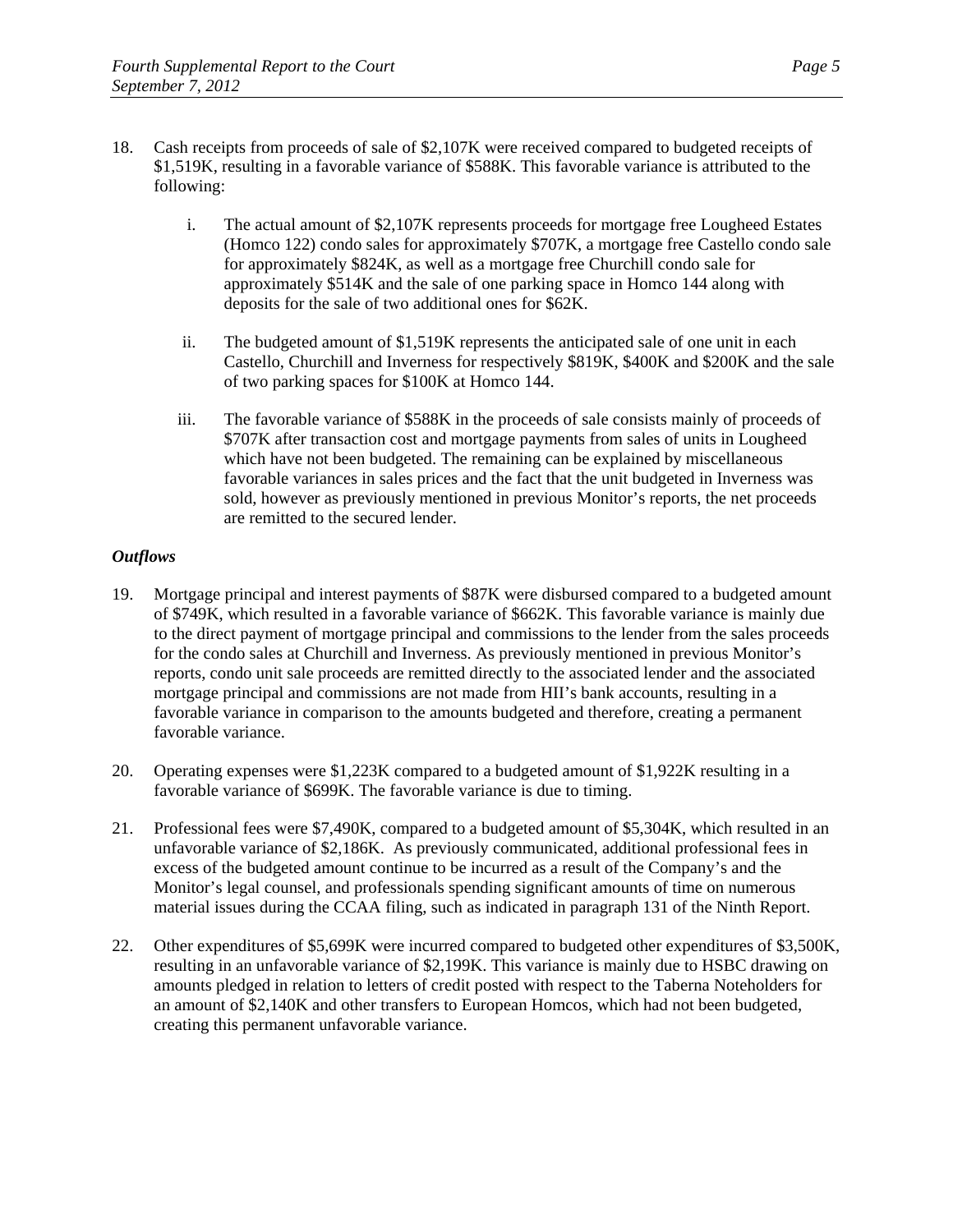#### **THE NETHERLANDS CONSOLIDATED CASH FLOWS**

23. The following is the consolidated budget to actual cash flow analysis for the Netherlands for the Fourth Supplemental Period:

> **Cash Flow Summary February and March 2012 Netherlands**

| (C\$000)                               | For the months of February and March |                         |                 |  |
|----------------------------------------|--------------------------------------|-------------------------|-----------------|--|
| <b>Netherlands</b>                     | <b>Actual</b>                        | <b>Budget</b>           | <b>Variance</b> |  |
| <b>Cash Inflow</b>                     |                                      |                         |                 |  |
| Rent                                   | 4,289                                | 4,650                   | (361)           |  |
| Other receipts                         | 627                                  | 68                      | 559             |  |
| Proceeds of sale                       |                                      |                         |                 |  |
| <b>Total Cash Inflow</b>               | 4,916                                | 4,718                   | 198             |  |
| <b>Cash Outflow</b>                    |                                      |                         |                 |  |
| Payroll                                |                                      |                         |                 |  |
| <b>Taxes</b>                           | 1,018                                | 2,024                   | 1,006           |  |
| Mortgage principal and interest        | 2,770                                | 1,833                   | (937)           |  |
| <b>Operating expenses</b>              | 918                                  | 633                     | (285)           |  |
| <b>Professional fees</b>               | 87                                   |                         | (87)            |  |
| Capital expenditures                   |                                      | 396                     | 396             |  |
| Other expenditures                     | 94                                   |                         | (94)            |  |
| <b>Total Cash Outflow</b>              | 4,887                                | 4,886                   | (1)             |  |
| <b>Net Cash Flow</b>                   | 29                                   | (168)                   | 197             |  |
| <b>Opening Cash Balance</b>            | (2,851)                              | (2,851)                 |                 |  |
| <b>Add: Net Cash Flow</b>              | 29                                   | (168)                   | 197             |  |
| <b>Ending Cash Balance</b>             | (2,822)                              | (3,019)                 | 197             |  |
| Conversion rate used (Opening balance) |                                      | 1.3120 as at 01/31/2012 |                 |  |
| Coversion rate used: Closing           |                                      | 1.3322 as at 03/30/2012 |                 |  |
| Source: Bank of Canada                 |                                      |                         |                 |  |

#### Mortgage debt

24. As indicated in Appendix C of the Seventh Monitor's Report, during the month of November 2011, a mortgage debt of €14,250K for Homco 76 matured and has not yet been renewed. The outstanding debt has been applied to Homco 76's operating account, placing the account further into overdraft. Management continues its discussions with the lender of Homco 76 to renegotiate the mortgage. The overdrawn amount is treated as debt and is not included in the closing balance of the Netherlands' cash flows since discussions are pending between Management and the lender. Until an agreement is reached between Management and the lender of Homco 76, all inflows are to be applied to the matured loan balance.

The Netherlands consolidated budget to actual commentary

25. Total cash inflows for the Netherlands were \$4,916K for the Fourth Supplemental Period, while total cash outflows were \$4,887K, which resulted in a positive net cash flow of \$29K compared to a budgeted negative net cash flow of \$168K.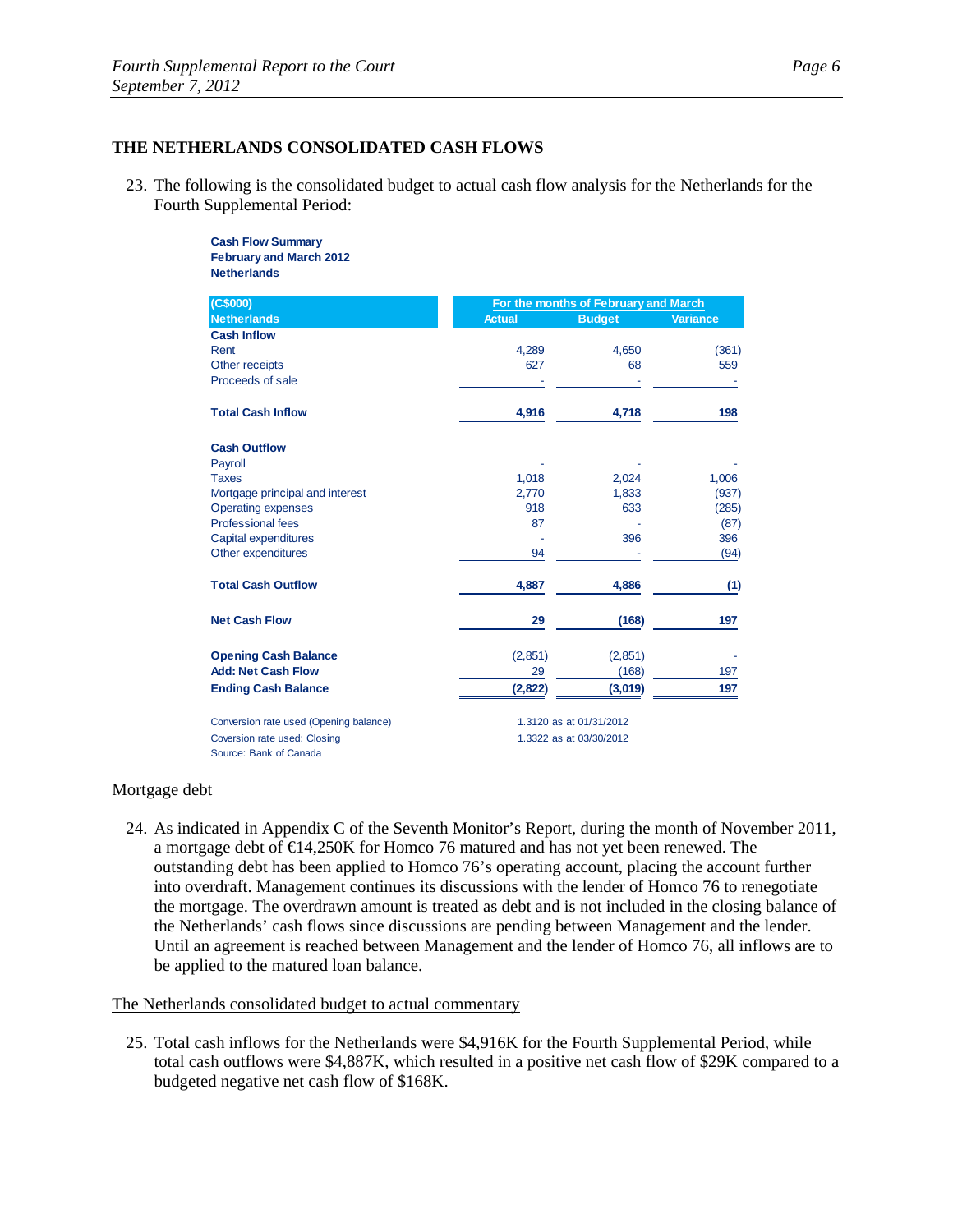- 26. As a result of the positive net cash flow of \$29K, the opening cash balance of \$(2,851)K increased to \$(2,822)K as at March 31, 2012.
- 27. The Monitor's comments on the consolidated cash inflow and outflow variances for the Netherlands for the Fourth Supplemental Period are as follows:

## *Inflows*

- 28. Rent of \$4,289K was received compared to a budgeted amount of \$4,650K, resulting in a negative timing variance of \$361K during the Fourth Supplemental Period.
- 29. Other receipts of \$627K were received compared to budgeted other receipts of \$68K, resulting in a positive variance of \$559K. The other receipts generally consist of miscellaneous VAT receipts and a transfer from HII, which were not budgeted and will result in a permanent variance.

- 30. Taxes of \$1,018K were paid, compared to a budgeted amount of \$2,024K, resulting in a favorable timing variance of \$1,006K.
- 31. Mortgage principal and interest charges totaling \$2,770K were incurred, compared to \$1,833K budgeted for the same period, resulting in an unfavorable timing variance of \$937K.
- 32. Operating expenses totaling \$918K were incurred, compared to \$633K budgeted for the same period resulting in an unfavorable variance of \$285K. The unfavorable timing variance of \$285K is mainly associated to expenses which were budgeted to be paid in April when in fact were paid in March.
- 33. Capital expenditures were nil compared to a budgeted amount of \$396K, resulting in a favorable variance of \$396K. The favorable variance is mainly attributable to timing.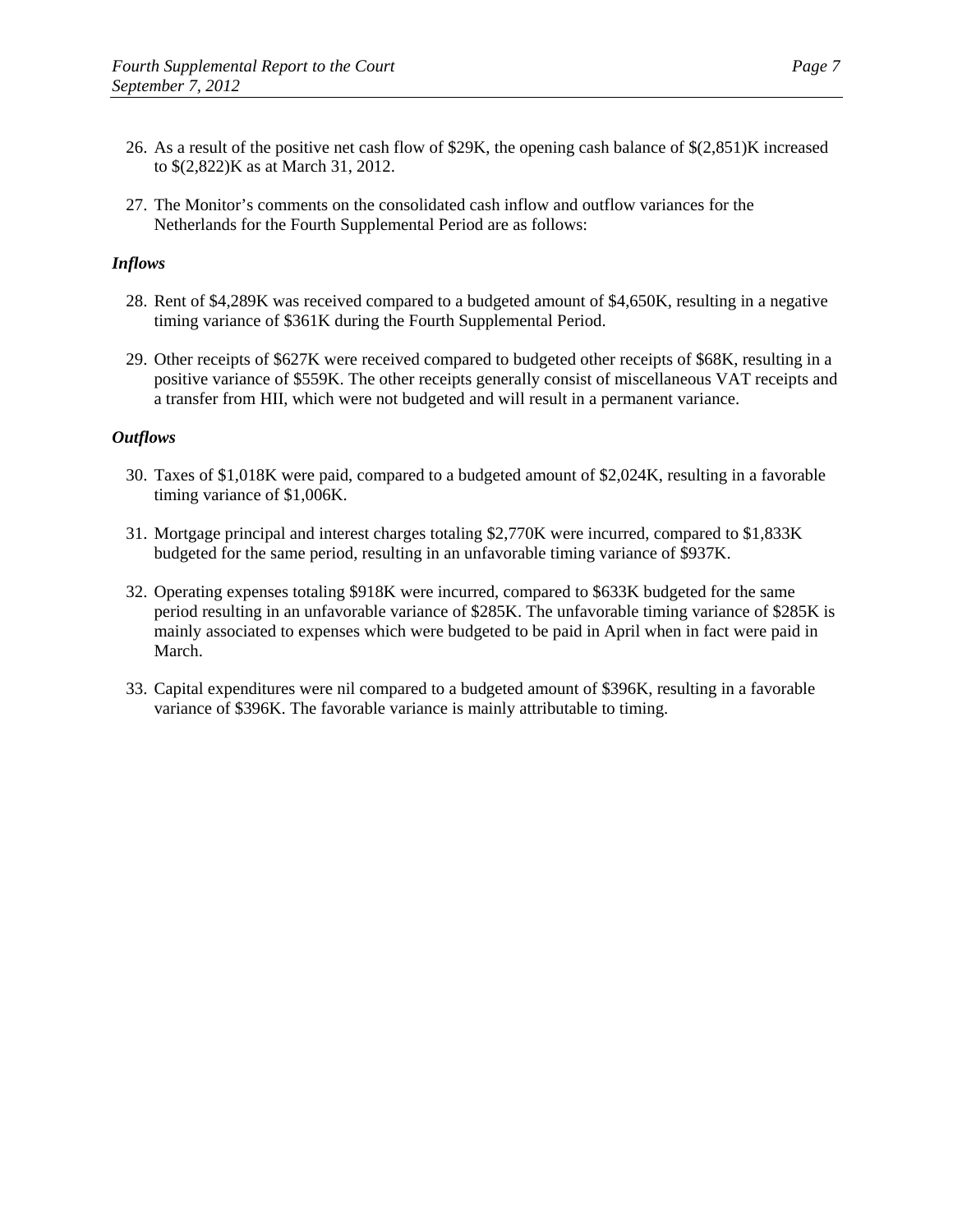### **GERMANY CONSOLIDATED CASH FLOWS**

34. The following is the consolidated budget to actual cash flow analysis for Germany for the Fourth Supplemental Period:

> **Cash Flow Summary February and March 2012 Germany**

| (C\$000)                               | For the months of February and March |                         |                 |
|----------------------------------------|--------------------------------------|-------------------------|-----------------|
| <b>Germany</b>                         | <b>Actual</b>                        | <b>Budget</b>           | <b>Variance</b> |
| <b>Cash Inflow</b>                     |                                      |                         |                 |
| Rent                                   | 11,289                               | 13,178                  | (1,889)         |
| Other receipts                         | 13,646                               |                         | 13,646          |
| Proceeds of sale                       |                                      |                         |                 |
| <b>Total Cash Inflow</b>               | 24,935                               | 13,178                  | 11,757          |
| <b>Cash Outflow</b>                    |                                      |                         |                 |
| Payroll                                |                                      |                         |                 |
| <b>Taxes</b>                           | 2,695                                | 762                     | (1,933)         |
| Mortgage principal and interest        | 10,950                               | 11,828                  | 878             |
| <b>Operating expenses</b>              | 836                                  | 448                     | (388)           |
| <b>Professional fees</b>               | 16                                   | $\overline{7}$          | (9)             |
| Capital expenditures                   |                                      | 653                     | 653             |
| Other expenditures                     | 9,451                                | 654                     | (8,797)         |
| <b>Total Cash Outflow</b>              | 23,948                               | 14,352                  | (9,596)         |
| <b>Net Cash Flow</b>                   | 987                                  | (1, 174)                | 2,161           |
| <b>Opening Cash Balance</b>            | 1,679                                | 1,679                   |                 |
| <b>Add: Net Cash Flow</b>              | 987                                  | (1, 174)                | 2,161           |
| <b>Ending Cash Balance</b>             | 2,666                                | 505                     | 2,161           |
| Conversion rate used (Opening balance) | 1.3120 as at 01/31/2012              |                         |                 |
| Coversion rate used: Closing           |                                      | 1.3322 as at 03/30/2012 |                 |
| Source: Bank of Canada                 |                                      |                         |                 |

35. The German budget to actual analysis is composed of all German properties. HII's ownership in Moto is 93%, through the direct ownership of Valbonne 5, which is fully owned by Homco 110. Consistent with prior reports, for the purposes of the German consolidated budget to actual analysis and commentary contained within, no adjustment was made to the budgeted cash flows, or actual cash balances, to reflect HII's 93% ownership since the cash flow budgets and actuals take into account the cash flows of Homco 110 as a whole.

## Mortgage debt

36. As indicated in Appendix C of the Seventh Monitor's Report, during the month of December 2011, mortgage debt of €41,000K for Homco 110 matured. Prior to renewal of the mortgage debt, the entire amount of €41,000K was applied to Homco 110's operating account resulting in a net deficit of €40,944K when combined with the opening account balance of €56K. It was the Monitor's understanding that the loan renewal was to occur in early January 2012 for the deficit amount of €41,000K and that the deficit balance would remain on the operating account until a renewal facility was arranged. Subsequent to the application of the loan against the operating account, a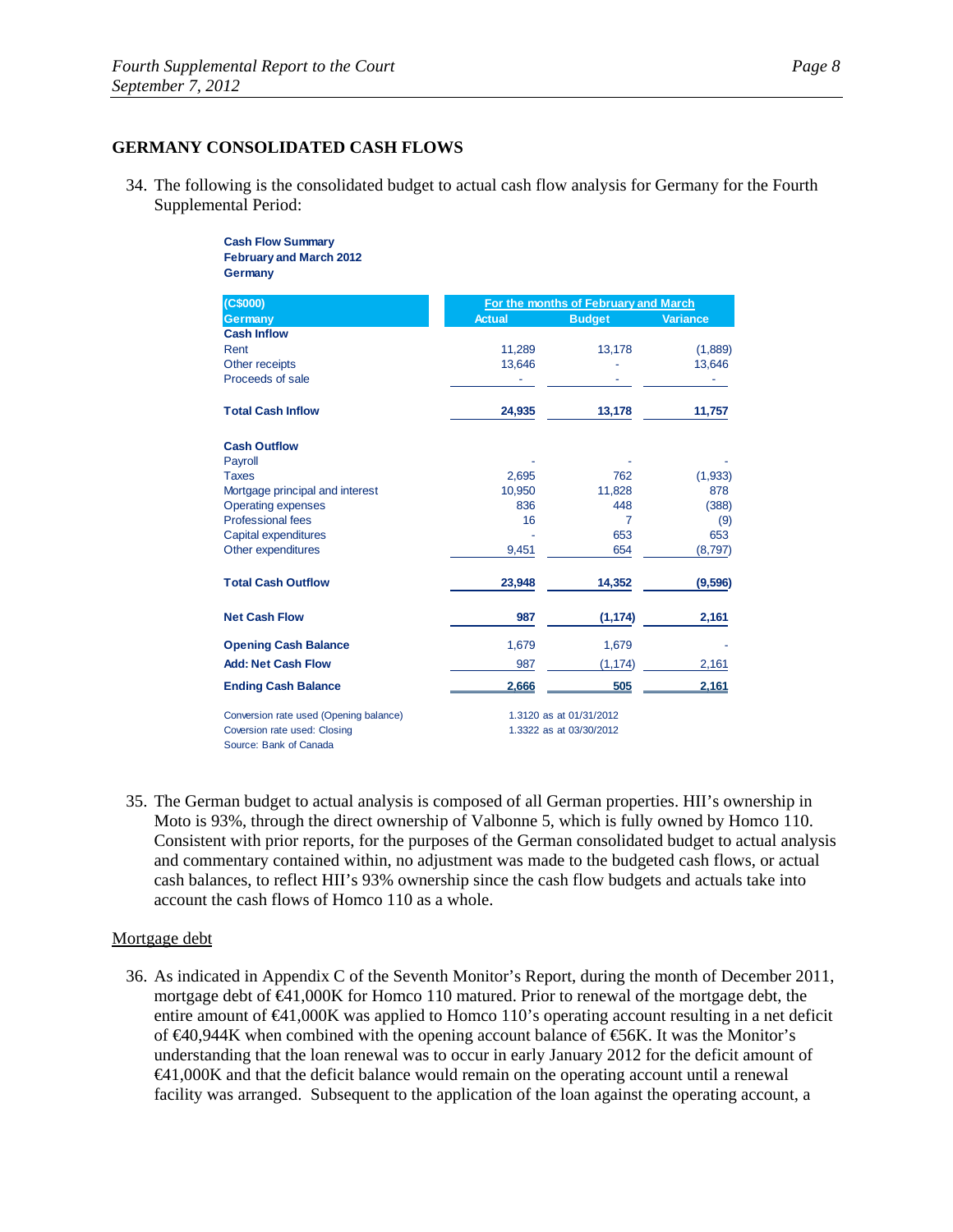cash receipt of  $\epsilon$ 3,638K was deposited into the operating account. Upon further inquiry in late February, the Monitor was informed that the cash received of €3,638K was applied against the operating account deficit by the bank, resulting in a net balance after other transactions of  $\triangleleft$ (37,880)K, which was refinanced on February 27, 2012. As part of the refinancing, one of the lender of Homco 110 requested that on an ongoing basis excess cash received in the operating account be applied against its mortgage debt balance. As at March 31, 2012, the net balance is  $\epsilon$ (35,296)K.

Germany consolidated budget to actual commentary

- 37. Total cash inflows for Germany were \$24,935K for the Fourth Supplemental Period, while total cash outflows were \$23,948K, which resulted in a positive net cash flow of \$987K compared to a budgeted net cash flow of \$(1,174)K.
- 38. As a result of the positive net cash flow of \$987K, the opening cash balance of \$1,679K increased to \$2,666K.
- 39. The Monitor's comments on the consolidated cash inflow and outflow variances for Germany for the Fourth Supplemental Period are as follows:

## *Inflows*

- 40. Rent of \$11,289K was received compared to a budgeted amount of \$13,178K, resulting in a negative variance of \$1,889K during the Fourth Supplemental Period. The variance is mainly due to timing as the rent receipts for Homco 110 is budgeted on a quarterly basis when rent receipts is in fact received on a monthly basis.
- 41. In order to earn interest income on excess funds contained in Homco 110's operating accounts, cash transfers are regularly made to and from the operating bank accounts into short-term term deposits. These cash movements are captured in the other receipts and other expenditures line items. As a result of this form of cash management, other receipts of \$13,646K mainly consist of cash transfers from term deposits. These investments are not classified as cash inflows until they mature and the balances are remitted back to Homco 110.

- 42. Taxes of \$2,695K were paid compared to a budgeted amount of \$762K, resulting in an unfavorable variance of \$1,933K. The unfavorable variance is attributable to certain VAT payments which were not included in the budgeted amounts.
- 43. Combined mortgage principal and interest payments of \$10,950K were made, compared to a budgeted amount of \$11,828K, resulting in a favorable variance of \$878K. The variance is mainly due to timing.
- 44. Capital expenditures were nil compared to a budgeted amount of \$653K, resulting in a favorable variance of \$653K. The favorable variance is mainly attributable to timing.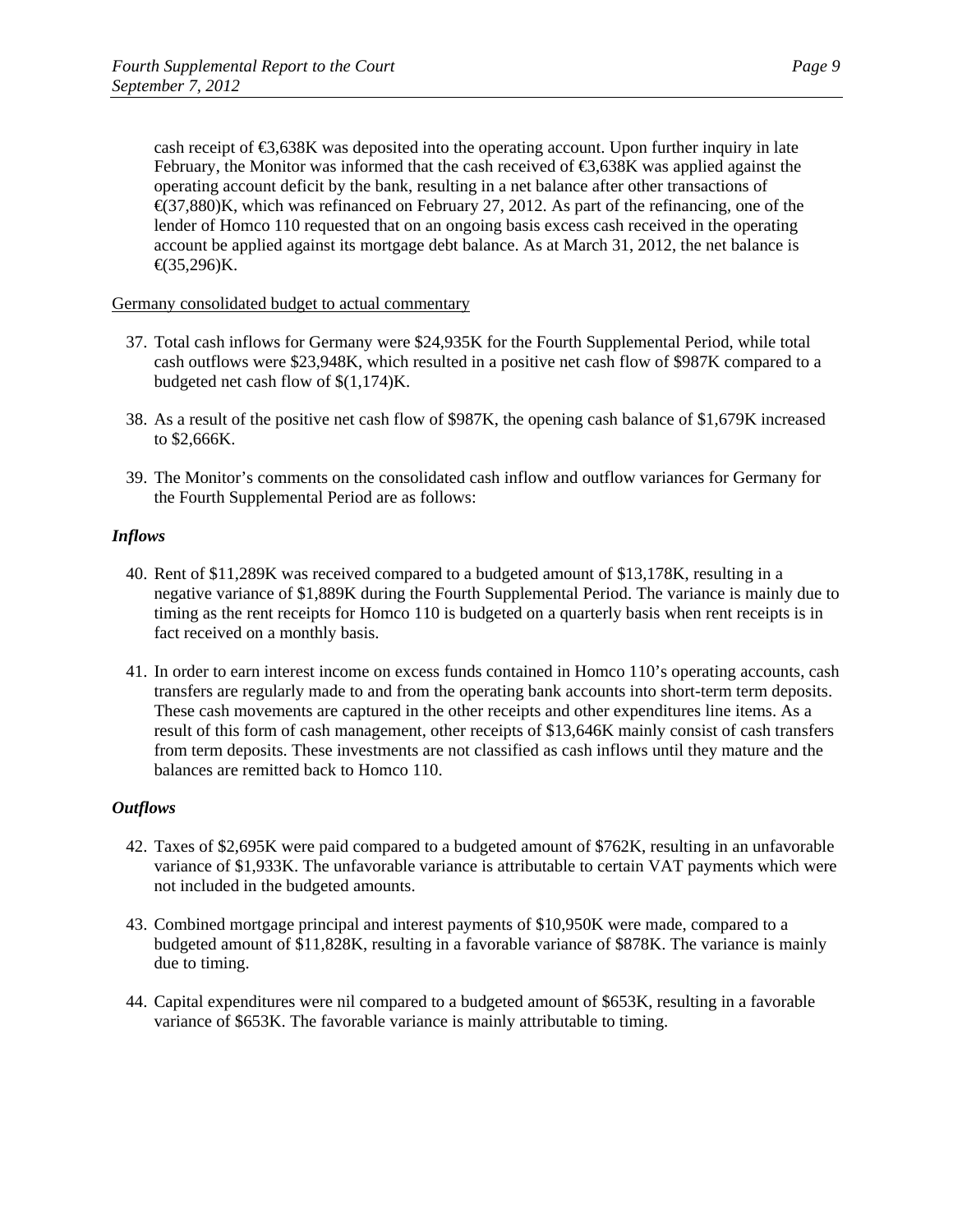#### **USA CONSOLIDATED CASH FLOWS**

45. The following table presents the consolidated budget to actual cash flow analysis for the USA properties for the Fourth Supplemental Period:

#### **Cash Flow Summary February and March 2012 USA**

| (C\$000)                        |                | For the months of February and March |                 |  |
|---------------------------------|----------------|--------------------------------------|-----------------|--|
| <b>USA</b>                      | <b>Actual</b>  | <b>Budget</b>                        | <b>Variance</b> |  |
| <b>Cash Inflow</b>              |                |                                      |                 |  |
| Rent                            | 2,951          | 3,103                                | (152)           |  |
| Other receipts                  | 53,627         | 749                                  | 52,878          |  |
| Proceeds of sale                |                |                                      |                 |  |
| <b>Total Cash Inflow</b>        | 56,578         | 3,852                                | 52,726          |  |
| <b>Cash Outflow</b>             |                |                                      |                 |  |
| Payroll                         | $\overline{7}$ |                                      | (7)             |  |
| <b>Taxes</b>                    | 678            | 471                                  | (207)           |  |
| Mortgage principal and interest | 1,297          | 1,301                                | 4               |  |
| <b>Operating expenses</b>       | 649            | 651                                  | $\overline{2}$  |  |
| <b>Professional fees</b>        | 42             | 18                                   | (24)            |  |
| Capital expenditures            |                |                                      |                 |  |
| Other expenditures              | 52,893         |                                      | (52, 893)       |  |
| <b>Total Cash Outflow</b>       | 55,566         | 2,441                                | (53, 125)       |  |
| <b>Net Cash Flow</b>            | 1,012          | 1,411                                | (399)           |  |
| <b>Opening Cash Balance</b>     | 3,136          | 3,136                                |                 |  |
| <b>Add: Net Cash Flow</b>       | 1,012          | 1,411                                | (399)           |  |
| <b>Ending Cash Balance</b>      | 4,148          | 4,547                                | (399)           |  |
| Conversion rate used: Opening   |                | 1.0052 as at 01/31/2012              |                 |  |
| Coversion rate used: Closing    |                | 0.9991 as at 03/30/2012              |                 |  |
| Source: Bank of Canada          |                |                                      |                 |  |

#### USA consolidated budget to actual commentary

- 46. The USA budget to actual analysis includes both Cedar and HHUS properties. HII's ownership of 80% in the Cedar properties through a joint venture represents a significant portion of the USA cash flows. For the purposes of the USA consolidated budget to actual analysis and commentary contained within, no adjustment was made to the budgeted cash flows, or actual cash balances, to reflect HII's 80% ownership since the cash flow budgets and actuals take into account the cash flows of Cedar as a whole.
- 47. Total cash inflows for the USA properties were \$56,578K for the period noted, while total cash outflows were \$55,566K, which resulted in a positive net cash flow of \$1,012K compared to a budgeted positive net cash flow of \$1,411K.
- 48. As a result of the positive net cash flow of \$1,012K, the opening cash balance of \$3,136K as of February 1, 2012 increased to \$4,148K as at March 31, 2012.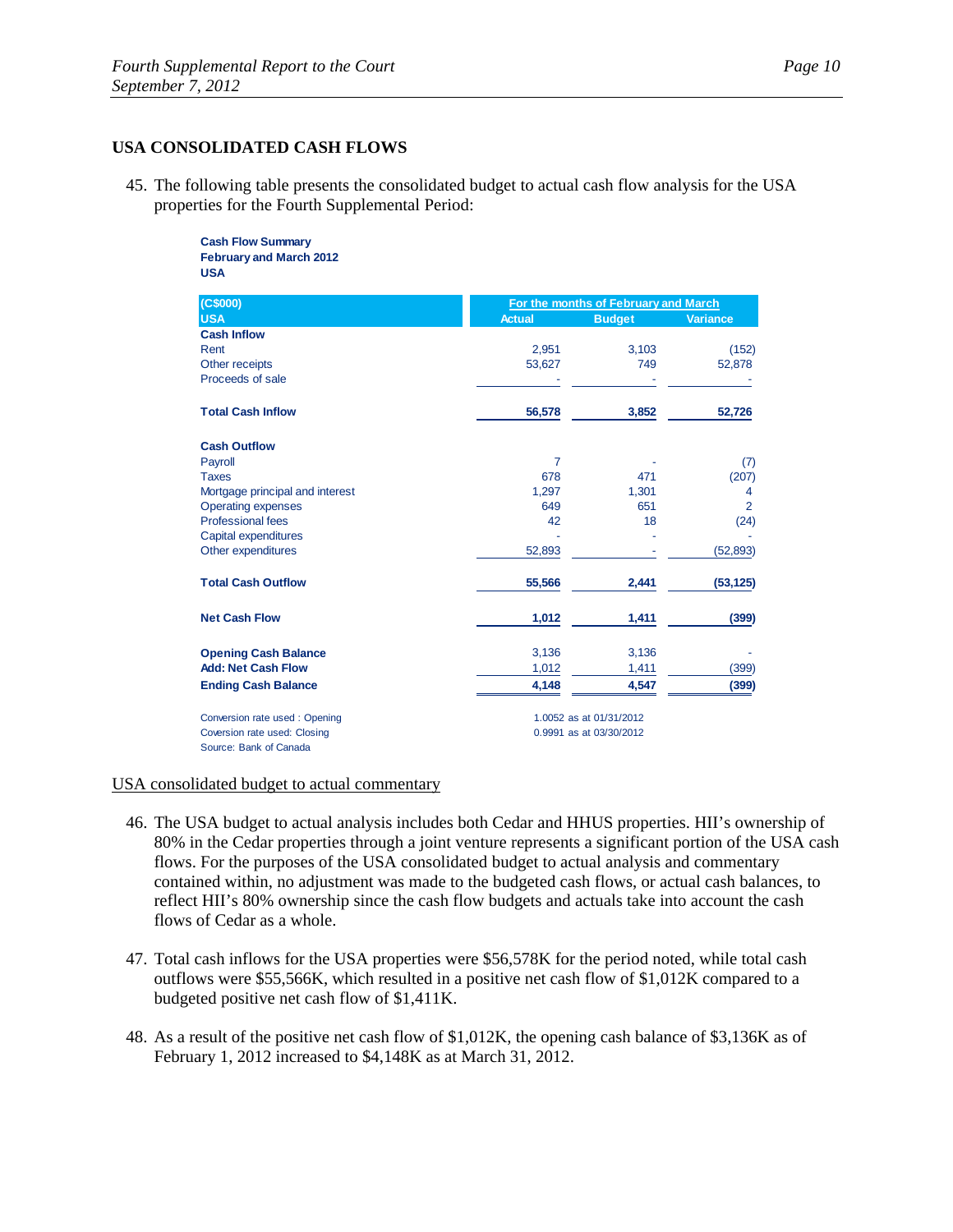- 49. HHUS entered into an amended mortgage agreement with its lender. As required by the amended mortgage agreement, a cash reserve of \$300K must be held in an account by the lender. Therefore, \$300K was transferred to a separate holding account with the lender in February 2012. The cash contained in this account is considered to be restricted; however, it has been included in the opening and closing cash balances presented for analysis purposes.
- 50. The Monitor's comments on the consolidated cash inflow and outflow variances for the USA for the Fourth Supplemental Period are as follows:

## *Inflows*

- 51. Rent of \$2,951K was received compared to a budgeted amount of \$3,103K, resulting in a nominal unfavorable variance of \$152K.
- 52. In order to earn interest income on excess funds contained in HHUS's operating accounts, frequent cash transfers are regularly made to and from the operating bank accounts to an interest-earning cash management bank account. These cash movements are captured in the other receipts and other expenditures line items. As a result of this form of cash management, other receipts of \$53,627K mainly include cash transfers received from the cash management account. These cash inflows are offset by outflows of the same nature, which account for most of the other expenditures amount of \$52,893K. The positive net variance of \$734K represents a cash inflow of \$734K from the USA government agencies, which corresponds to an agreed settlement in connection to the expropriation of land owned by HHUS in the United States.

- 53. Income taxes of \$678K were paid during the Fourth Supplemental Period compared to a budgeted cash amount of \$471K, resulting in an unfavorable timing variance of \$207K.
- 54. The negative variance of \$52,893K attributed to other expenditures has been explained in the Inflows section of the USA budget to actual commentary.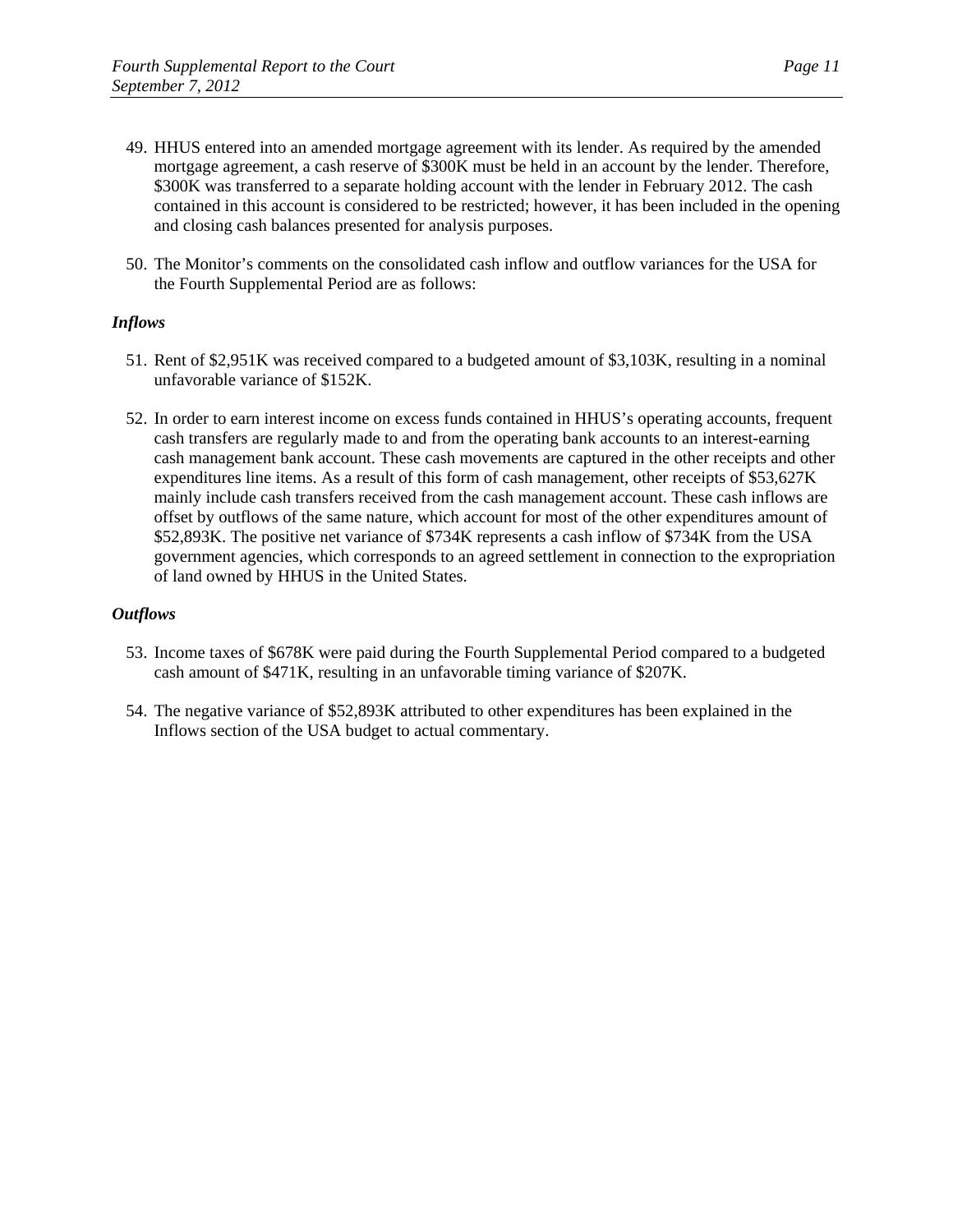## **THE BALTICS CONSOLIDATED CASH FLOWS**

55. The following is the consolidated budget to actual cash flow analysis for the Baltics for the Fourth Supplemental Period:

#### **Cash Flow Summary February and March 2012 Baltics**

| (C\$000)                               | For the months of February and March |                         |                 |  |
|----------------------------------------|--------------------------------------|-------------------------|-----------------|--|
| <b>Baltics</b>                         | <b>Actual</b>                        | <b>Budget</b>           | <b>Variance</b> |  |
| <b>Cash Inflow</b>                     |                                      |                         |                 |  |
| Rent                                   | 4,094                                | 784                     | 3,310           |  |
| Other receipts                         | 78                                   | 42                      | 36              |  |
| Proceeds of sale                       |                                      |                         |                 |  |
| <b>Total Cash Inflow</b>               | 4,172                                | 826                     | 3,346           |  |
| <b>Cash Outflow</b>                    |                                      |                         |                 |  |
| <b>Operating expenses</b>              | 1,283                                | 1,219                   | (64)            |  |
| Loan interest & swap                   |                                      |                         |                 |  |
| Mortgage                               |                                      |                         |                 |  |
| Asset management fee                   | 108                                  |                         | (108)           |  |
| <b>Professional fees</b>               | 54                                   | 37                      | (17)            |  |
| VAT payment                            | 45                                   |                         | (45)            |  |
| Capital expenditures                   | 23                                   |                         | (23)            |  |
| Other expenditures                     | 39                                   |                         | (39)            |  |
| <b>Total Cash Outflow</b>              | 1,552                                | 1,256                   | (296)           |  |
| <b>Net Cash Flow</b>                   | 2,620                                | (430)                   | 3,050           |  |
| <b>Opening Cash Balance</b>            | 1,991                                | 1,991                   |                 |  |
| <b>Add: Net Cash Flow</b>              | 2,620                                | (430)                   | 3,050           |  |
| <b>Ending Cash Balance</b>             | 4,611                                | 1,561                   | 3,050           |  |
| Conversion rate used (Opening balance) |                                      | 1.3120 as at 01/31/2012 |                 |  |
| Conversion rate used (Closing balance) |                                      | 1.3322 as at 03/30/2012 |                 |  |
| Source: Bank of Canada                 |                                      |                         |                 |  |

#### Baltics consolidated budget to actual commentary

- 56. Total cash inflows for the Baltics were \$4,172K for the Fourth Supplemental Period, while total cash outflows were \$1,552K, which resulted in a positive net cash flow of \$2,620K compared to a budgeted net cash flow of \$(430)K.
- 57. As a result of the positive net cash flow of \$2,620K, the opening cash balance of \$1,991K increased to \$4,611K.
- 58. The Monitor's comments on the consolidated cash inflow and outflow variances for the Baltics for the Fourth Supplemental Period are as follows:

#### *Inflows*

59. Rent receipts were \$4,094K compared to budgeted rent receipts of \$784K resulting in a favorable timing variance of \$3,310K. The favorable timing variance was due to an important tenant